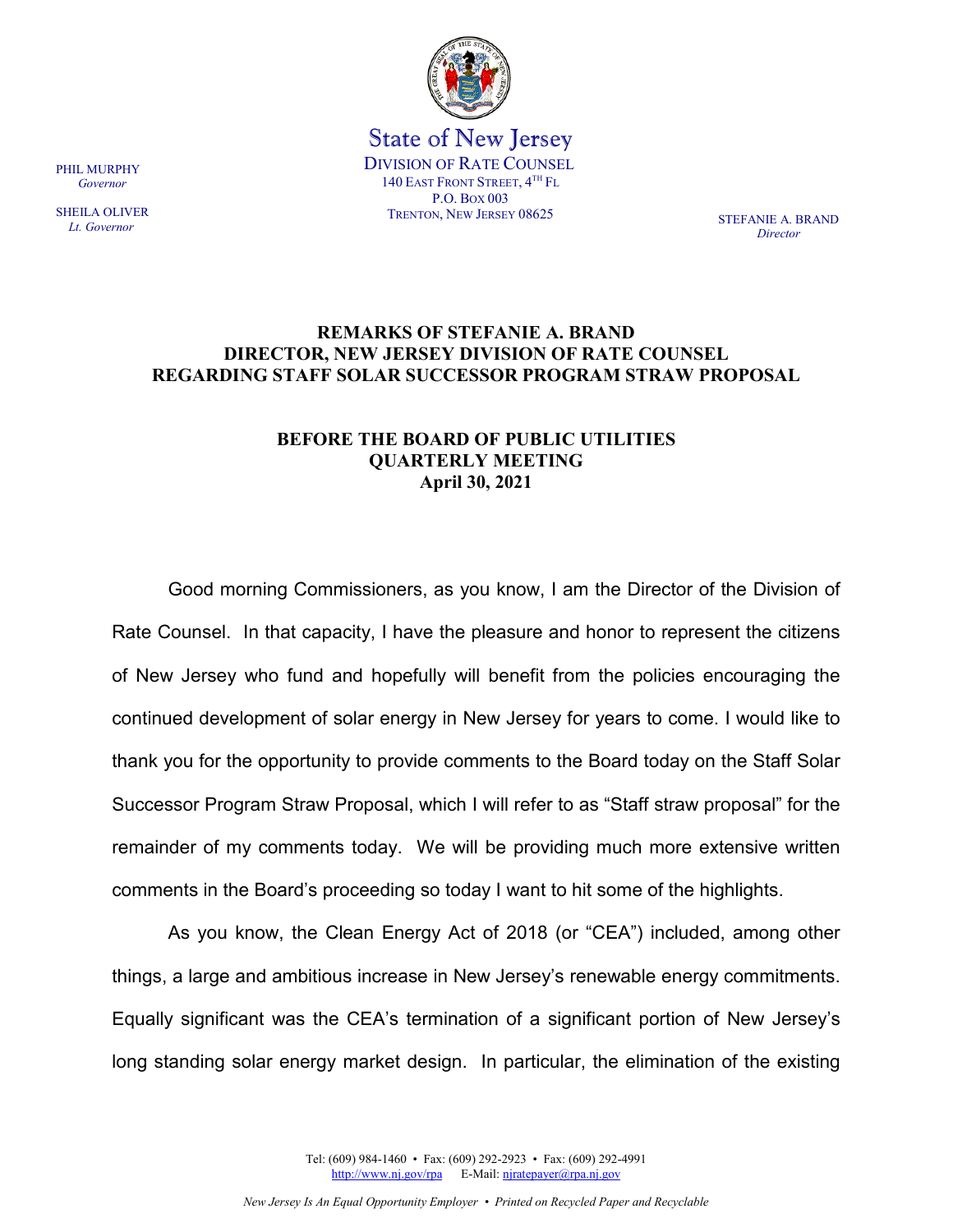Solar Renewable Energy Certification or "SREC" program. The CEA was critical of this program, as Rate Counsel has been over several years since the SREC construct has not proven to be the most efficient and cost-effective means of promoting solar energy in New Jersey.

New Jersey has a long history of overpaying for solar. The industry has a long history of claiming they need more and more subsidies and that if they don't get them the sky will fall and the industry will come crashing down. In the past, the Legislature and the Board fell prey to many of these threats and fears and kept increasing the subsidies to the point where New Jersey ratepayers have spent billions of dollars for what is now a little over 5% of our load. The provisions of the CEA were a clear message from the Legislature that it is time to rein in this industry. Other states have managed to develop thriving solar industries that are more economically efficient. They are not paying for \$250 SRECs. In Maryland? SRECs trade for \$77. Pennsylvania? \$40. We cannot keep this up. This inefficiency is not an abstraction but is a real cost that has been entirely paid for by New Jersey ratepayers. The more we overpay for solar. The less we will be able to afford. So as New Jersey moves forward with a solar successor program, Rate Counsel strongly recommends that the Board place a renewed and stronger emphasis on minimizing the rate impact of solar market development particularly through the solar successor program.

Another preliminary thought that I would like to emphasize is equity. Governor Murphy has certainly set ambitious goals for us in terms of achieving a cleaner portfolio of electricity generation. But he has also made it clear that equity needs to be a fundamental consideration in how we approach everything we do. So it's important to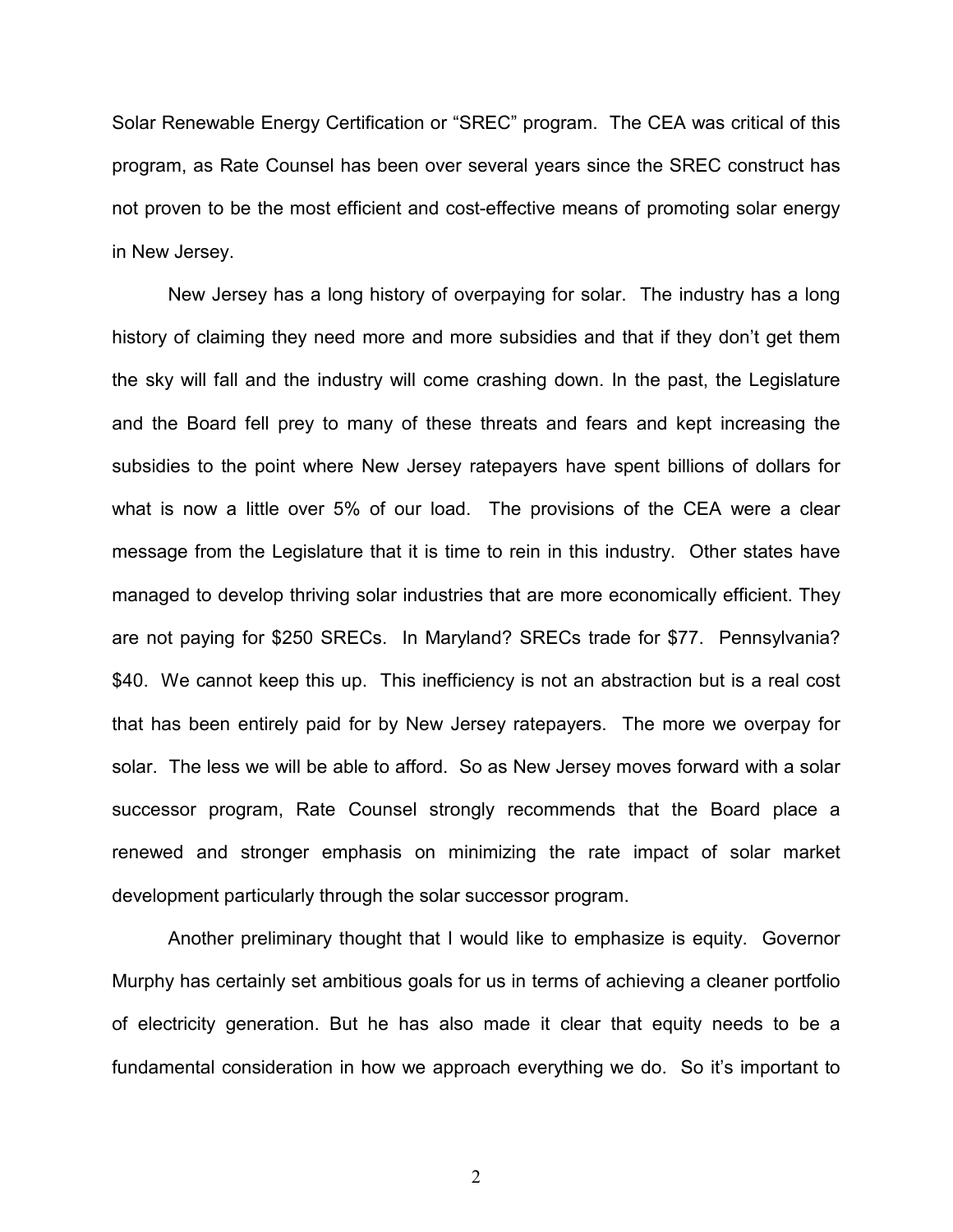remember that of all the ways we pay for clean energy, utility rates are by far the most regressive and inequitable. Sure there are some societal benefits to these programs so I am not saying that none of it should be put into rates, but the most equitable way to pay is obviously to have those who benefit the most pay the most. Even if we pay for programs through taxes, there are tax brackets that are based on people's level of income. But with rates, low and moderate income customers pay the same amount per kilowatt hour that wealthy customers do. But with lower incomes, the percentage of their income that they have to devote to this essential service – their energy burden -- is higher. We are glad to see these customers are starting to get some benefits through the Community Solar Program, but as the Board considers how to pay for other solar projects going forward, you must consider the inequity of continuing to include such significant amounts of dollars in rates for these projects and balance that with the profits being made by the solar developers and the benefits low and moderate income customers are actually getting from these programs.

The CEA attempts to remedy past wrongs with New Jersey's solar energy program in several ways. I am going to focus on two ways that I think are critically important for today's discussion about the Staff Straw proposal. These are: (1) the CEA's emphasis on competitive bidding and competitive markets to ensure the least cost development of solar energy in New Jersey and (2) the development of a "rate cap" that limits the future financial liabilities for solar energy development that will be borne by New Jersey ratepayers. We believe the Staff's Straw proposal is deficient and inconsistent with the CEA in some respects and should be modified in order to avoid unnecessarily large rate increases for New Jersey ratepayers.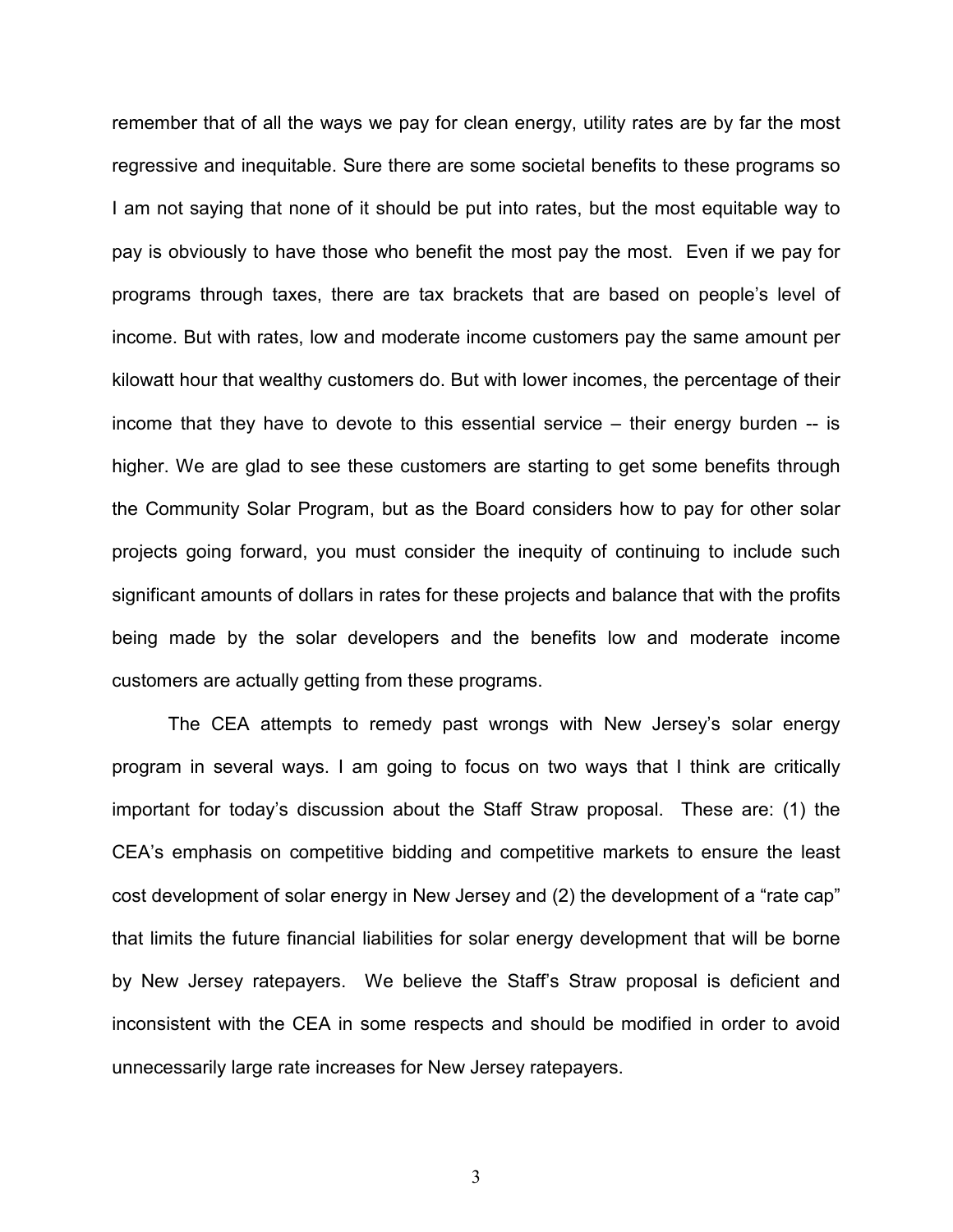First, with respect to competitive markets, the Staff Straw proposal relies far too heavily on inefficient administratively determined prices that will lead to gamesmanship and excessive ratepayer-supported costs. This is not only inconsistent with the CEA, but with years of Board policies that have repeatedly rejected administratively determined incentives and pricing for solar energy development and have recognized the problems that can arise from such methods.

The administratively determined portion of the Staff's straw proposal will set fixed incentive rates for a range of installations that each year will total at least 60 percent of Staff's estimated solar successor program costs. The proposal is basically the same "first-come, first-served," "herd-style" "run on the bank" approach to solar energy incentives that has been causing us problems for years in New Jersey. The administratively determined "incentive" payments will be established through stakeholder processes that are consistently dominated by a large number of solar developers, not ratepayers. Collectively, this "herd approach" coupled with pre-defined incentive payments that will be dominated by industry interests is the furthest thing that one can get from the competitive market approaches clearly articulated and called for in the CEA.

The CEA, for instance, clearly notes that "where cost recovery is needed for any portion of an efficient solar [installation]" the Board should rely upon "competitive procurement and long-term contracts where possible to ensure" that incentive payments do not "exceed" what is needed to create an efficient incentive (i.e., set to avoid overincenting solar installations). The CEA also notes that, in developing future solar programs, the Board should "place greater reliance on competitive markets, with the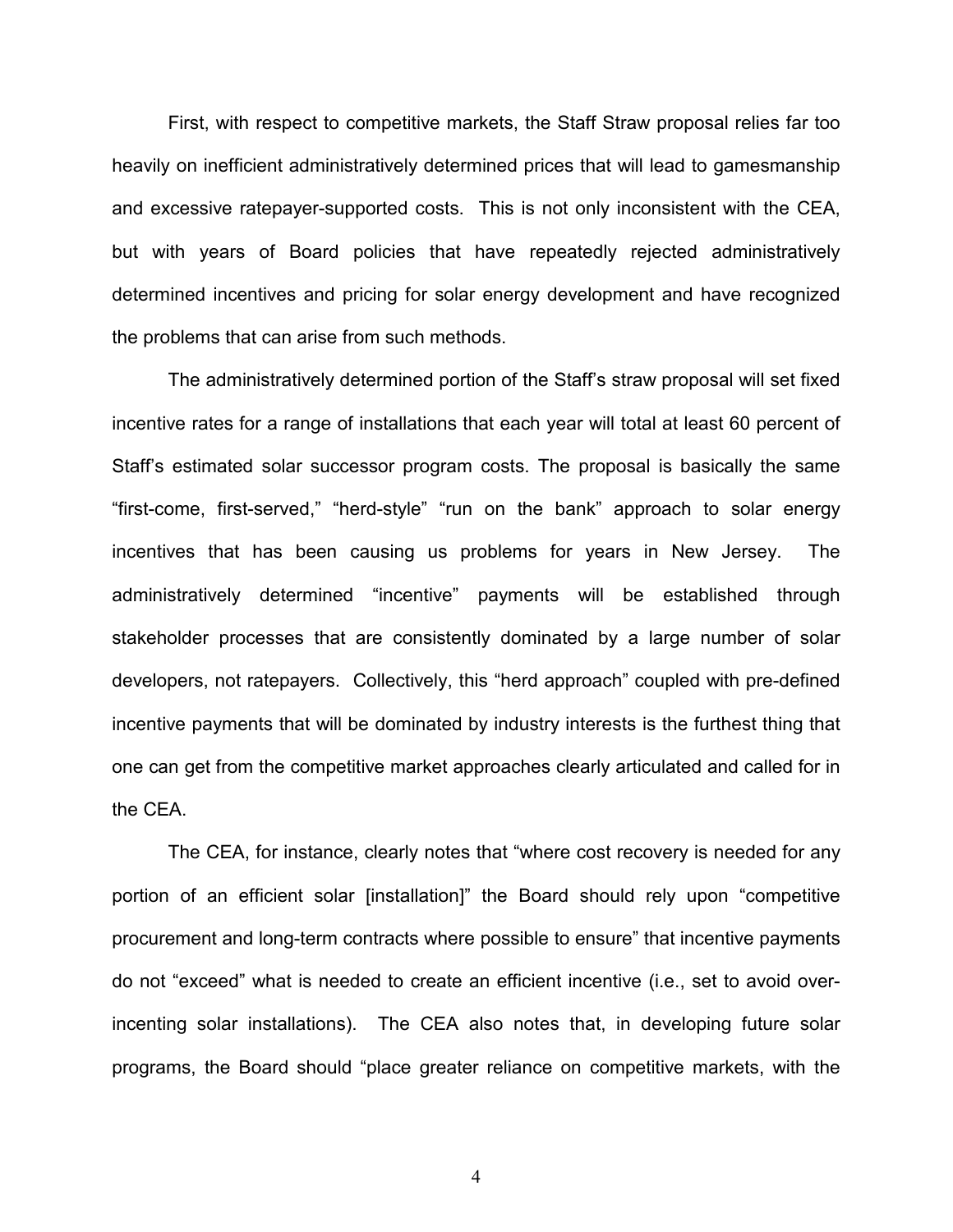explicit goal of encouraging and ensuring the emergence of new entrants that can foster innovations and price competition." Clearly basing 60 percent of a solar successor program on administratively set incentives is inconsistent with setting prices that rely on "competitive markets," and, furthermore, such administratively determined prices in no way foster the CEA's clearly articulated goal of encouraging "price competition."

While the Staff Straw proposal includes some competitive bidding, and Rate Counsel supports this component of the plan, the current straw relies too heavily on administratively determined incentive payments and essentially continues the "transition" plan that was adopted by the Board as an interim approach to supporting solar energy. As such, the Staff Straw proposal is inconsistent with the CEA, past Board policies, and will result in unnecessary increases in ratepayer bills.

The opportunity for gamesmanship in the development of administratively determined incentive payments is an important and real concern. One need only review the progression of the solar "transition program" to see the impact that industry lobbying had on the final values utilized for this interim program that now would be converted into something more permanent. At the onset of the transition program Staff released for comment a set of incentive values that started at \$65 per MWh in 2021, fell to \$59/MWh in 2022, and fell again to \$53 in 2023. These incentives were allowed to increase to \$155/MWh for the period 2023 to 2035. But soon after the release of this proposal, the howling from the solar industry about these values being too "low" was deafening. These solar industry complaints ultimately led to a series of "back and forths" between Board Staff and the industry to "calibrate" the "models" upon which these administratively determined incentives were set. Unsurprisingly, a few weeks later, a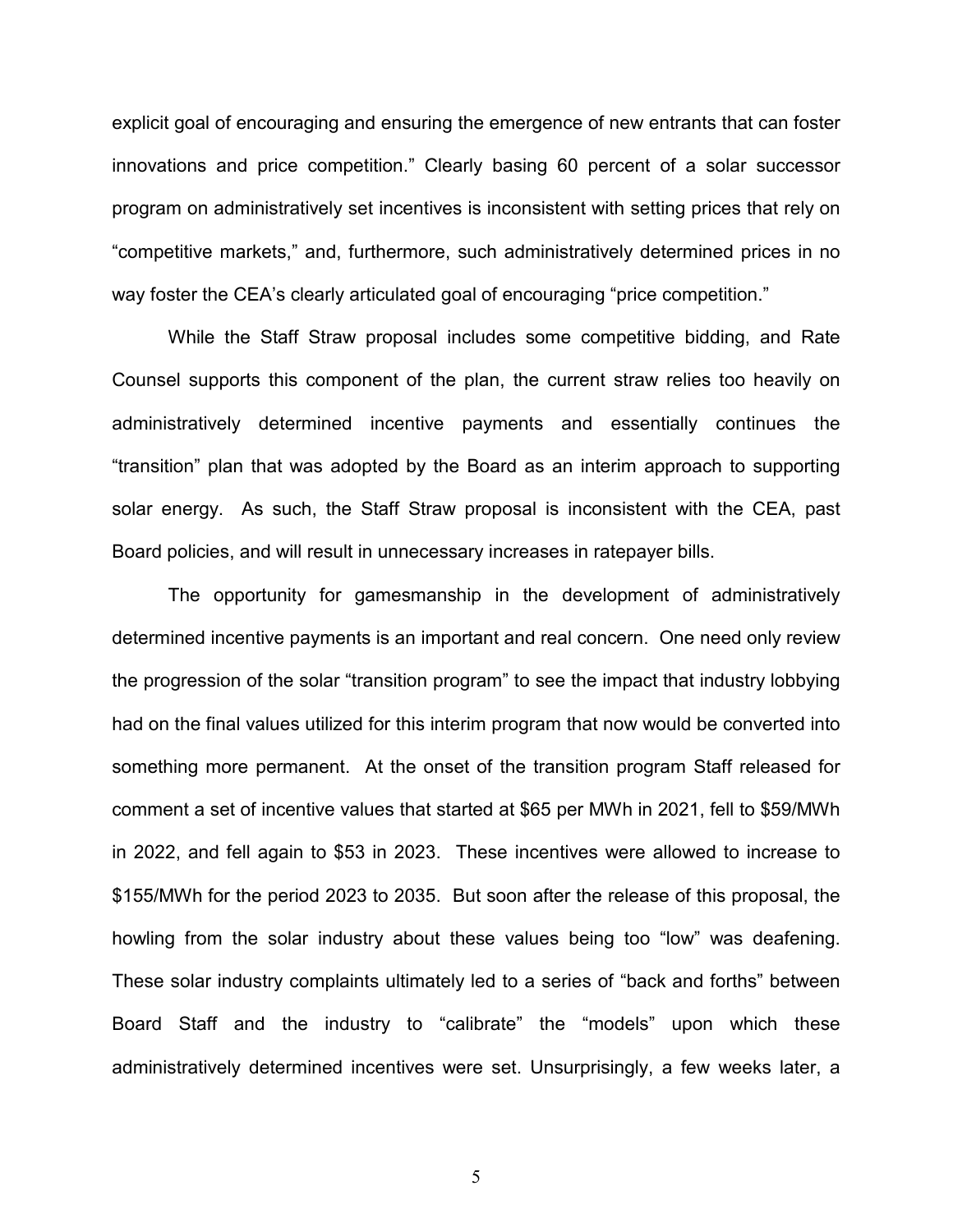new set of incentive values were proposed by Board staff that were, on average around 20 percent higher than the original administratively determined proposals. This kind of gamesmanship is endemic to administratively determined prices and is the type of outcome the CEA clearly sought to avoid by calling for prices set by competitive market signals, not regulatory fiat or stakeholder processes dominated by industry participants that will benefit from the outcome.

A second, and equally important concern regarding the Staff Straw proposal rests with its proposals for calculating CEA-defined rate caps. Staff's proposal for estimating these cost caps is inconsistent with both the letter and the spirit of the CEA. Before I go into these details, I do want to emphasize the importance of this CEAdefined rate cap for New Jersey ratepayers.

Year after year, New Jersey ratepayers have shouldered the burden of changing solar energy programs to accommodate solar industry claims of program design deficiencies or inadequate financial incentives. Each and every time these solar industry claims arise New Jersey ratepayers have been required to increase financial support for the solar industry. This has occurred despite declines in the cost of solar, meaningful profits, and higher than anticipated SREC prices. This process has been an abject failure primarily because it has placed huge financial burdens on the one stakeholder group that is supposed to benefit from renewable energy development and that is New Jersey ratepayers.

The cost caps in the CEA, which were put into place at the same time as a number of other clean energy provisions that would increase ratepayer costs, can only be read as the Legislature saying, "enough is enough." The legislation clearly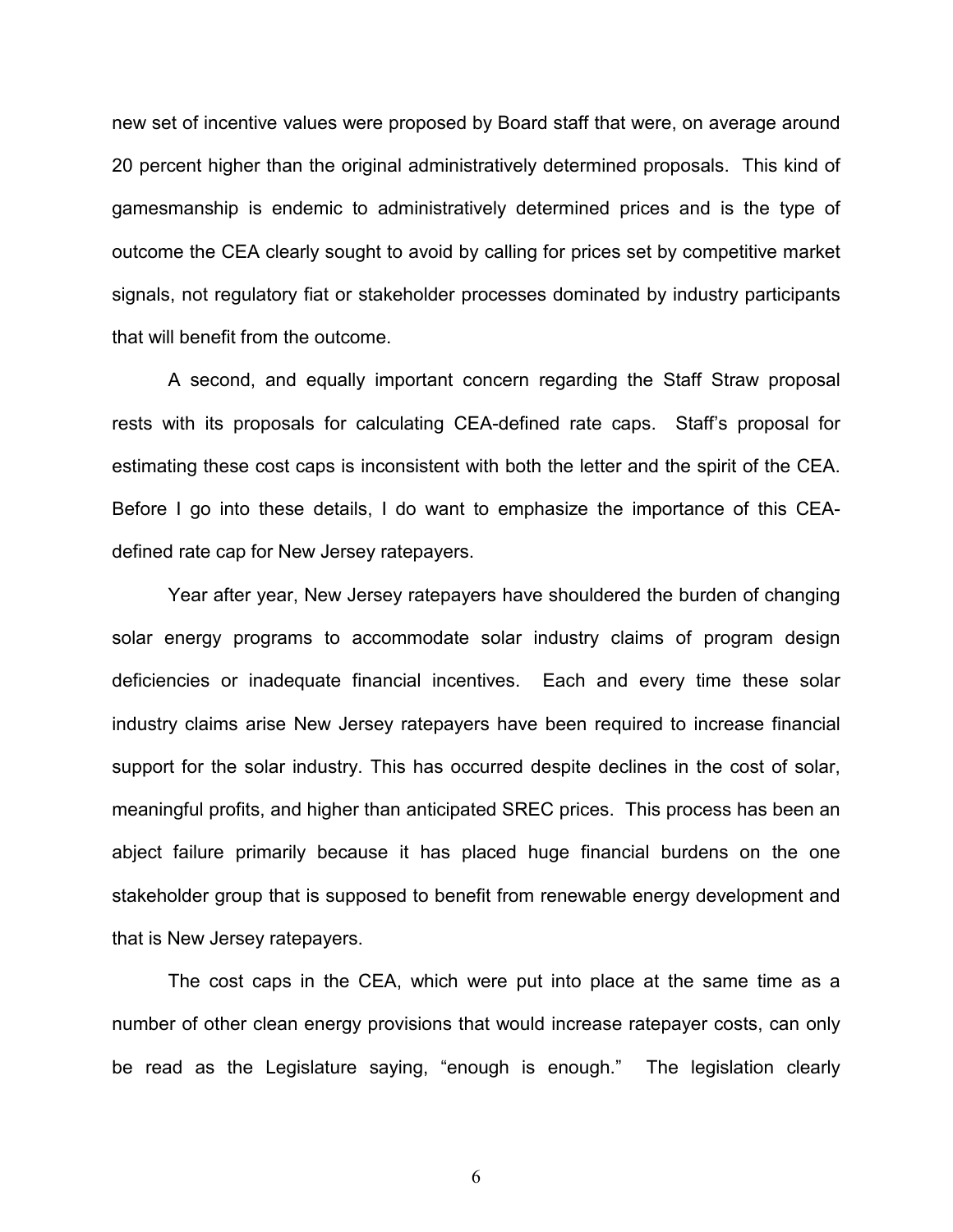articulates a direction that forces solar developers to compete with one another to bring the most cost effective and innovative projects to the market, and most importantly creates a financial cap on just how much the state will spend on its future solar programs. The most concerning aspect of the Staff Straw is that it undermines the one protection afforded by the Legislature in the CEA to New Jersey ratepayers which is the rate cap.

The parameters of the rate cap in the plain language of the CEA are very simple. The costs to customers for Class I renewable energy requirements shall not exceed 9 percent for the first 2 years or 7 percent thereafter of the total paid for electricity by all customers in that year. The only exception is that the costs do not include the costs of the offshore wind program. Despite the simplicity of this statutory language, the Staff Straw proposes to net out a wide range of "benefits" from the costs to be included in the formula. This is not permitted by the statute, which only excludes the cost of offshore wind and does not speak of any "netting" at all. This proposal, in effect, changes the entire nature of the CEA rate impact cap and exceeds the authority granted to the Board in the statute.

The Staff straw proposal attempts to convert the CEA's clearly defined rate cap both conceptually and mathematically into a "cost-benefit analysis" or "test" – or alternatively, something akin to a "net benefits test" like the one clearly articulated in the Offshore Wind Economic Development Act or "OSWEDA." The CEA does not define its rate impact test in this manner, nor does it remotely suggest that anything of this nature be conducted. Further, the legislature is clearly familiar with the use of "net benefits tests" and CBAs and if the legislature intended the Board to use these techniques in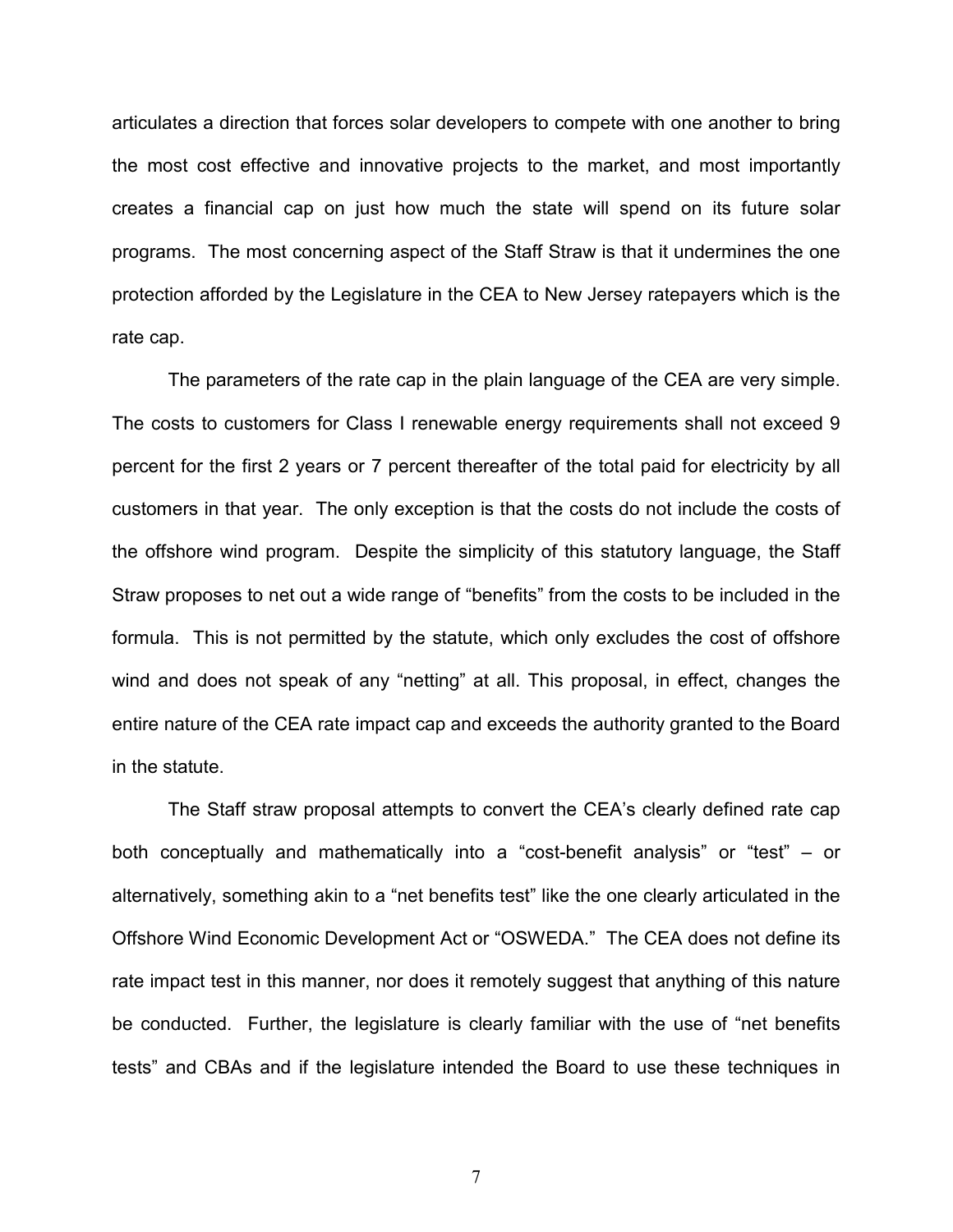evaluating future renewable energy programs it would have clearly articulated such techniques in the CEA.

This manipulation of the rate cap is nothing more than an end-run around the legislative intent of the CEA and its rate impact protection. The proposal attempts to create additional "head-room" to spend more on solar energy programs than that afforded in the CEA, and no doubt the industry will advocate for even more "benefits" to be "netted out" until the cap is rendered meaningless. But under the cap as crafted by the Legislature, there could be as much as \$750 million per year to spend on Class I RECs. This is a considerable annual sum of money and should clearly be enough to promote the state's clean energy goals and protect ratepayers at the same time. This is in addition to the amount these projects will get paid for net metering and for the energy they produce.

Finally, the Staff straw proposal also attempts to average annual rate cap surpluses and shortfalls over its entire planning horizon to use rate impact surpluses in one year (years where renewable expenditures are less than the cap) to compensate for shortages (dollar amounts of years in which the rate cap is exceeded) in other years. Later amendments to the CEA have allowed for such banking but only for three select years – not into perpetuity. The CEA simply does not allow for what the Straw proposes. If the legislature wanted to allow banking of rate impact "surpluses" for longer periods of time, it could have done that, but instead, has limited such banking to a three-year period only. Rate Counsel cannot agree with a method that, again, does nothing more than inflate solar energy costs in a way that is contrary to the intent of the CEA and will drive up ratepayer costs to levels higher than what the CEA mandates.